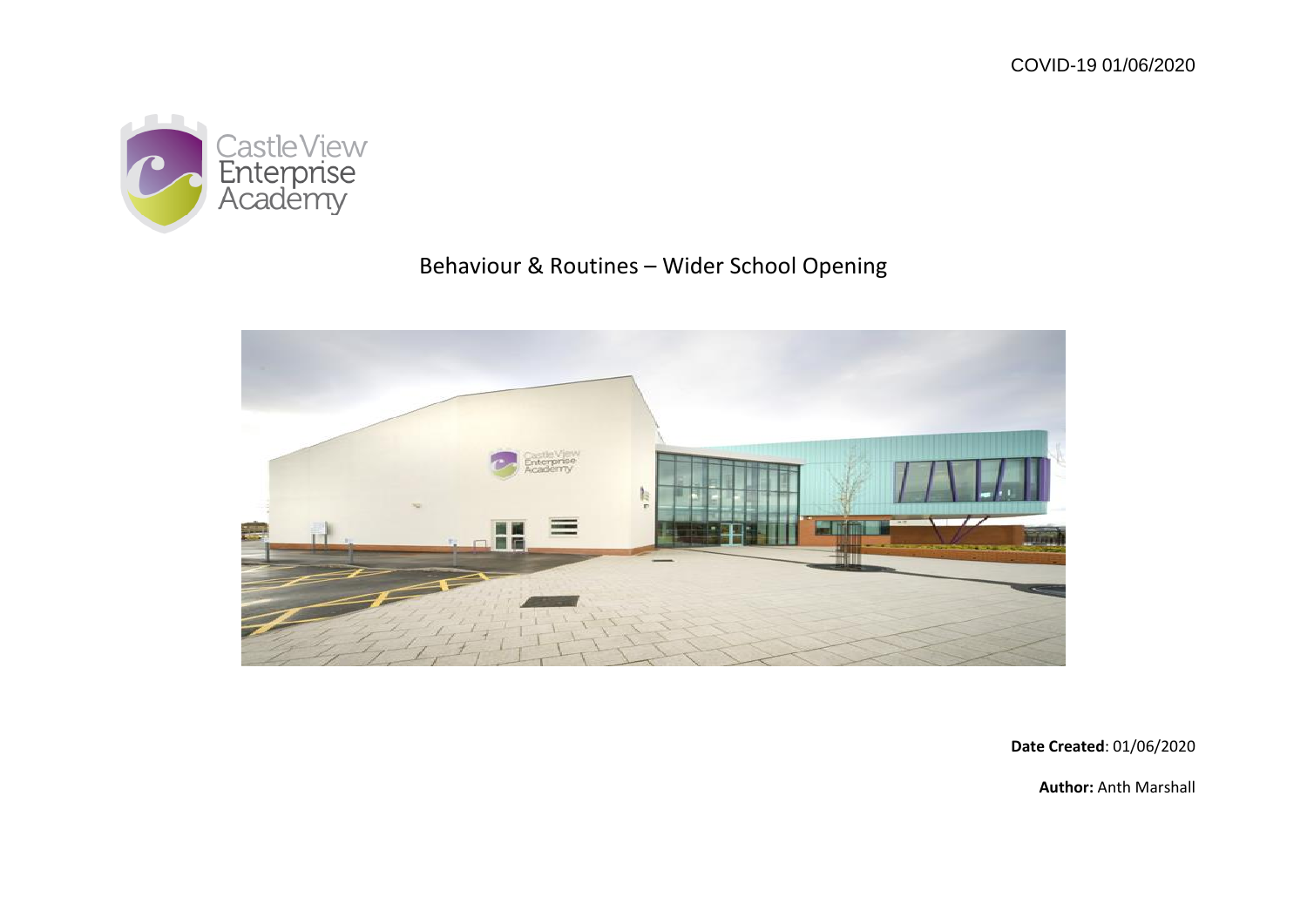## **Wider School Opening - Behaviour and Routines**

### **Effective from 01 June 2020 until 17 July 2020**

Entering and Exiting the Academy Premises

- Students will be asked to attend and depart the Academy on specified days and at specific times, to facilitate social distancing. These times will be staggered and no students or parents / carers should gather outside of the Academy entrance or gates.
- Students will be registered on entering the building; there will be no formal registration periods or assemblies.
- Students must wash their hands on entering and leaving the building. Hand sanitiser will also be available throughout the building.
- The car park will be closed to all parents / carers and visitors; students must be dropped off outside of the Academy gates.

#### Staffing

- Students will be taught and supervised by staff employed directly by Castle View Enterprise Academy; there will be no supply staff employed.
- No adults other than staff employed directly by Castle View Enterprise Academy will be allowed into the building.
- There will a senior member of staff in charge of the running of the Academy each day, together with a Designated Safeguarding Lead (DSL) and a first aider.
- Pastoral staff will be available to manage student well-being.

#### Lunch and Breaks

- A free standard lunch, served in a disposable carton, will be made available for students, or they may opt to bring a packed lunch.
- Students will have a 40-minute lunch period and will remain with their allocated group.
- Ten-minute breaks will be staggered and social distancing will apply.
- The use of biometric readers and water dispensers will be suspended.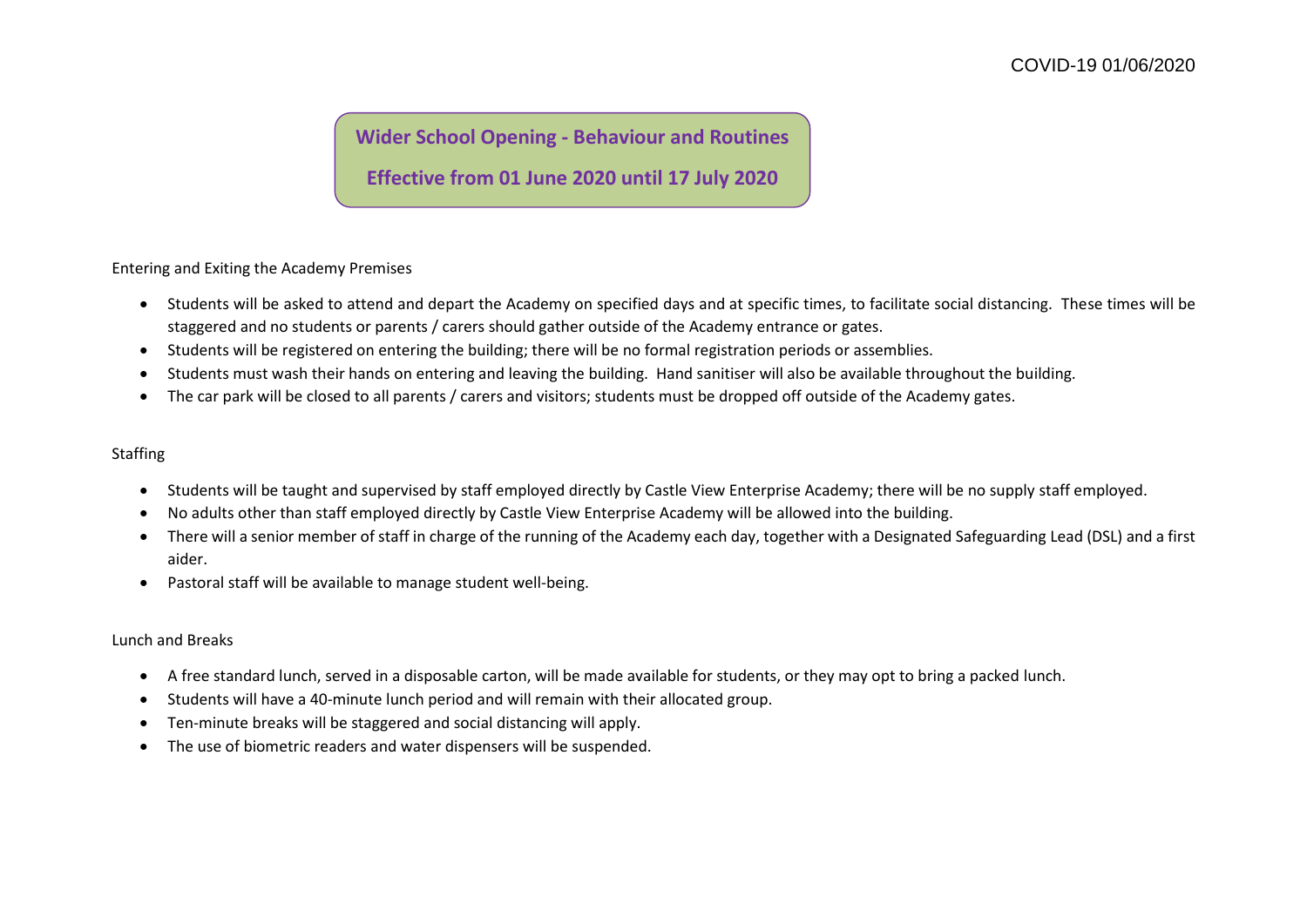#### Dress Code

- Students must not wear school uniform, but must dress appropriately. Clothes must be washed before a student returns to the Academy on a subsequent day.
- It is advisable, should the weather conditions allow, for students not to wear excessive outdoor clothing.

#### Classrooms

- Students will be allocated a work station within a classroom; this will remain their work station throughout the teaching period.
- All work stations will be thoroughly cleaned before being allocated to another student and be set to meet social distancing criteria (at least two metres apart).
- There will be constant cleaning of all areas such as door handles, work surfaces and chairs throughout, and after, each school day.
- There will be a closed bin, tissues and hand sanitiser available in all classrooms. Only classrooms with windows will be used and doors will be kept open for ventilation.
- All unnecessary items have been removed from classrooms to increase available space for movement and minimise contamination across surfaces.

#### Teaching Protocols

- Teaching will not take its traditional form and there will be no guarantee that students will be taught by their usual teacher.
- Teaching will be based around preparing students for their next phase of remote learning and giving the opportunity to eradicate any gaps in learning.
- Students in Year 10 will be taught in groups of no more than 11, and will remain with the same group of students throughout any day in which they are asked to attend.
- There will be no transfer of paper back and forth for review or marking, to eradicate cross-contamination. Teaching resources will be provided for students to take home at the end of the teaching period.
- Students will be allocated a desk and a group, and will stay in that group for every session that they are in the Academy. There will be no movement within groups or between groups.
- Students and staff will strictly remain two metres apart at all times in line with the social distancing guidelines.